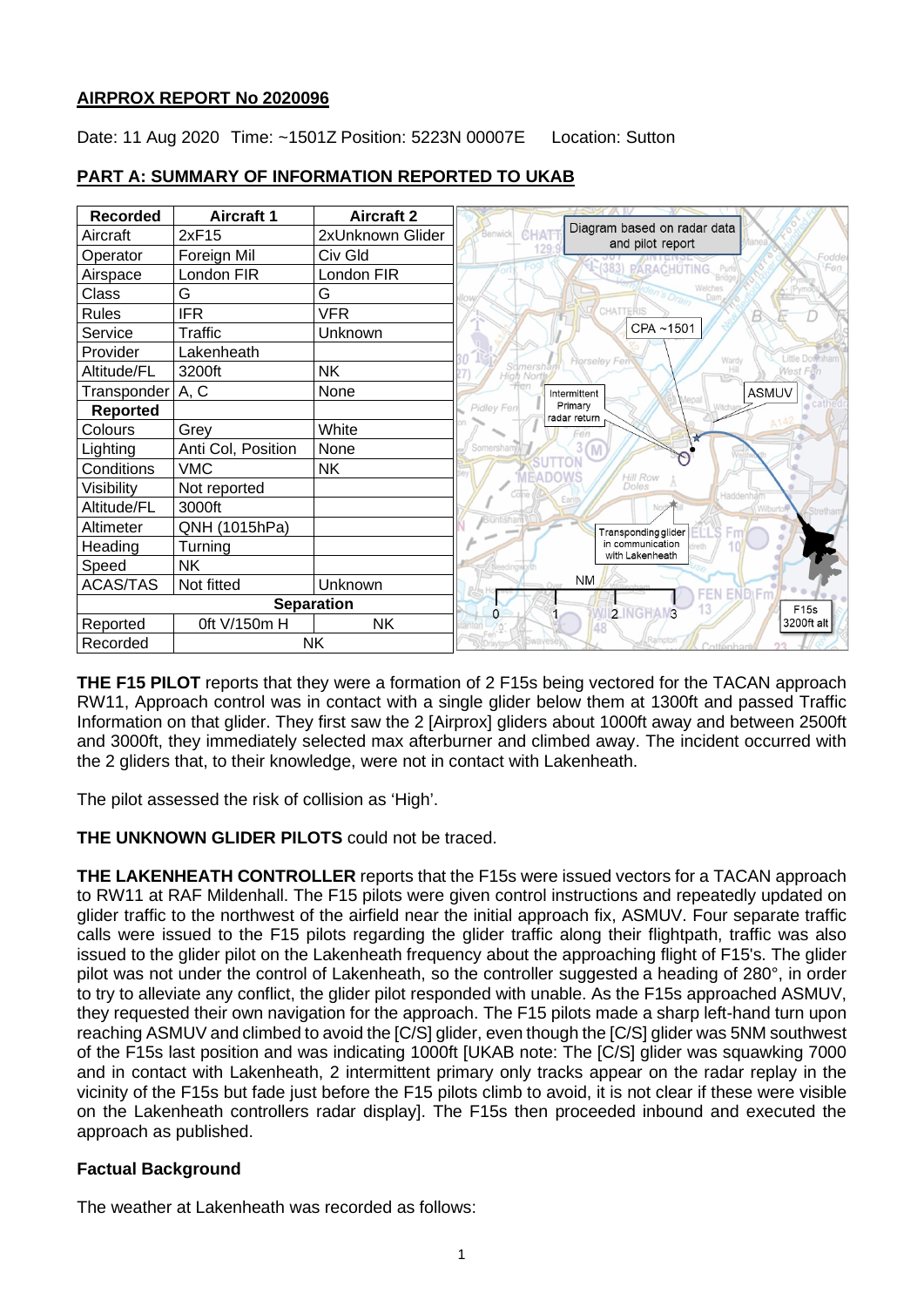METAR EGUL 111456Z AUTO 00000KT 9999 CLR 31/16 A2994 RMK AO2 SLP142 T03050157 57009

#### **Analysis and Investigation**

#### **UKAB Secretariat**

The 2 F15 pilots and 2 unknown glider pilots shared an equal responsibility for collision avoidance and not to operate in such proximity to other aircraft as to create a collision hazard. [1](#page-1-0) If the incident geometry is considered as head-on or nearly so then the pilots were required to turn to the right.<sup>[2](#page-1-1)</sup> If the incident geometry is considered as converging then the F15 pilots were required to give way to the Gliders. $^3$  $^3$ 



Figure 1: Mildenhall IAP TACAN RW11

#### **Comments**

### **USAFE**

This event occurred during a busy period for RAF Lakenheath ATC (RAPCON), who were controlling a mix of VFR/IFR approaches and departures for Lakenheath and Mildenhall (MLD); there was also VHF traffic, including the non-Airprox glider on a listening watch. The formation of F15s were carrying out a TACAN approach to MLD and were routing via ASMUV (the initial approach fix (IAF) for MLD's RW11 TACAN App). This route brings aircraft very close to Sutton Meadows Airfield –

<span id="page-1-0"></span><sup>1</sup> SERA.3205 Proximity. MAA RA 2307 paragraphs 1 and 2.

<span id="page-1-1"></span><sup>2</sup> SERA.3210 Right-of-way (c)(1) Approaching head-on. MAA RA 2307 paragraph 13.

<span id="page-1-2"></span><sup>3</sup> SERA.3210 Right-of-way (c)(2) Converging. MAA RA 2307 paragraph 12.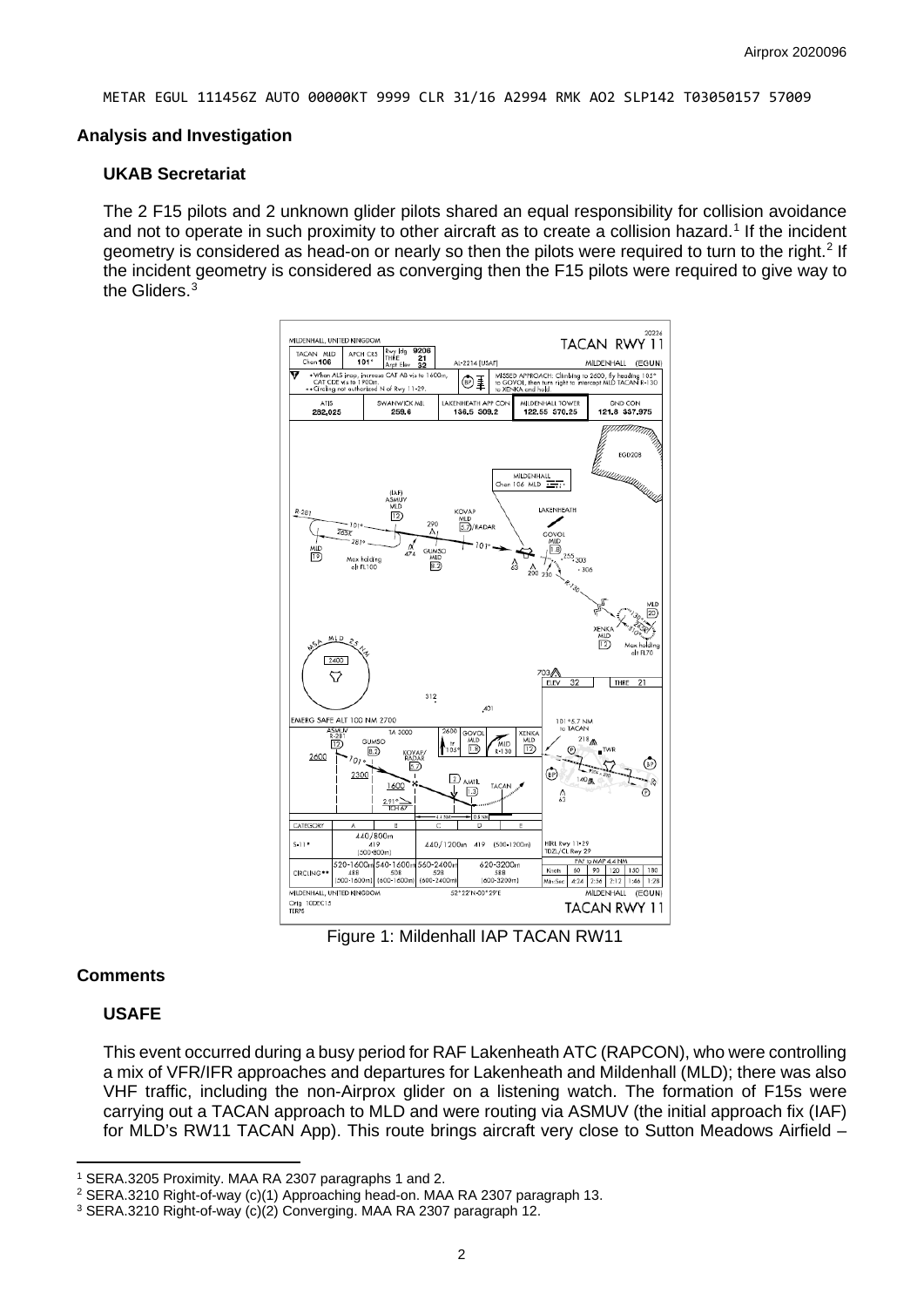home to the Cambridgeshire Microlight Club – so our aviators and air traffic controllers are always especially vigilant when operating in this area. RAPCON executed their responsibilities well, informing the F15 formation and the glider on frequency of each other, the controller even went as far as offering the glider on frequency a solution to a potential confliction. However, unknown to RAPCON, an additional two gliders were operating in the area; they appear to have been nonsquawking and not in contact with an ATC agency. While the Lakenheath controller's statement says that the F15s climbed to avoid the non-Airprox glider, on reflection we do not think that this was the case. As the F15s turned in the vicinity of ASMUV the pilot became visual with the two nonsquawking gliders in close proximity ahead of them; this required an aggressive climb to ensure safe separation.

The USAFE UK Host Nation Coordination Cell, on behalf of USAFE operated RAF stations, encourages all airspace users to contact their RAPCONs when they are operating in close proximity to said stations. If airspace users are experiencing difficulties in receiving a service from a USAFE RAPCON then it is requested to pass the details to [usafe-uk.a3@us.af.mil.](mailto:usafe-uk.a3@us.af.mil)

# **BGA**

It is unfortunate that the two gliders could not be traced. The BGA strongly encourages pilots operating in busy areas such as this to call ATSU's and squawk wherever possible, but at almost 17 miles from Lakenheath, 12 miles from Mildenhall and well outside the MATZ it was reasonable for them not to have done so on this occasion. The Board has commented elsewhere on the problems for VFR pilots operating in Class G being aware of the location of IAP's.

# **Summary**

An Airprox was reported when 2 F15s and 2 unknown gliders flew into proximity at Sutton at about 1501Z on Tuesday 11<sup>th</sup> August 2020. The 2 F15 pilots were operating under IFR in VMC and in receipt of a Traffic Service from Lakenheath. The unknown glider pilots could not be traced.

# **PART B: SUMMARY OF THE BOARD'S DISCUSSIONS**

Information available consisted of reports from both pilots, radar photographs/video recordings, reports from the air traffic controllers involved and reports from the appropriate operating authorities. Relevant contributory factors mentioned during the Board's discussions are highlighted within the text in bold, with the numbers referring to the Contributory Factors table displayed in Part C.

Due to the exceptional circumstances presented by the coronavirus pandemic, this incident was assessed as part of a 'virtual' UK Airprox Board meeting where members provided a combination of written contributions and dial-in/VTC comments.

The Board began by looking at the actions of the Lakenheath controller. They had been communicating with a glider that was not involved in the Airprox and had passed Traffic Information to the F15 pilots about that glider, it was this Traffic Information that had meant the F15 pilots were looking out at the time and saw the 2 gliders in confliction, these gliders were not visible on the controllers screen (**CF1 & 2**). When the F15 pilot reported the confliction with the gliders the controller mistakenly assumed it was the glider visible on their screen that the F15 pilots had climbed to avoid.

Turning to the actions of the glider pilots, the Board were disappointed that they could not be traced or that they had not reported an Airprox when they had been so close to 2 F15s climbing with afterburner engaged. Although the gliders were operating outside the Lakenheath/Mildenhall Combined MATZ, and were not required to contact Lakenheath, members agreed that it would have been prudent to contact Lakenheath when on the extended runway centreline of an instrument approach procedure. Members agreed that it was unfortunate that the Lakenheath and Mildenhall charts were not available for airspace users through the Mil AIP site, like other military airfields are. Members agreed that if the charts had been available airspace users would have a better indication of the positions and altitudes that they could conflict with instrument approach procedures, and either contact Lakenheath or avoid the area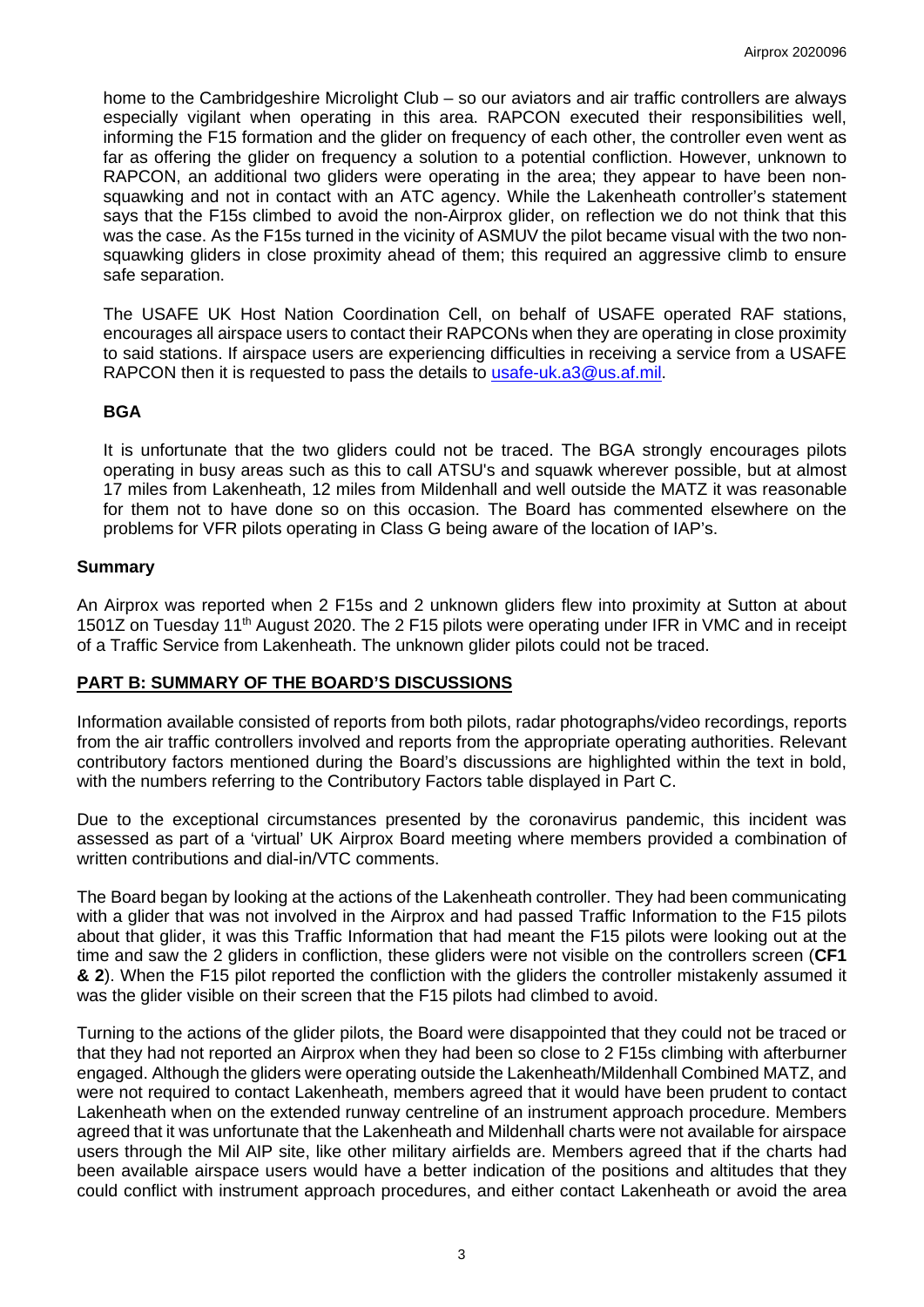by a greater margin. The Mil USAFE representative said they were keen to talk to other airspace users when they are operating in the area to ensure a safer environment for all. The BGA member backed up this sentiment by saying that the glider pilots should have communicated with Lakenheath, as indeed the other glider pilot did, and restated that they actively encourage glider pilots to talk to the relevant authority when operating anywhere near their area (**CF3 & 4**).

The Board then looked at the actions of the F15 pilots. They had been setting up for a TACAN Instrument Approach to Mildenhall and were in a turn onto the IAP. Although they had been passed Traffic Information on the transponding glider, that was talking to Lakenheath, the 2 gliders that were involved in the Airprox were unknown to them or the Lakenheath controller (**CF5**). It was just as they were rolling out of the turn that they saw the 2 gliders about 1000ft away at a similar level (**CF7**), the pilots quickly engaged the afterburner to increase their climb rate as they increased their altitude to increase the separation from the 2 gliders.

Finally the Board looked at the risk. Unfortunately the glider pilots could not be traced and, although it cannot be determined, it is unlikely that the glider pilots did not see or hear the F15s, regardless the glider pilots would probably not have had enough time to react and therefore it was the actions of the F15 pilots, after seeing the gliders late, that prevented a collision. The Board agreed that the emergency avoiding actions of the F15 pilots served to increase the separation and therefore safety was not assured, a Risk Category B (**CF6**).

### **PART C: ASSESSMENT OF CONTRIBUTORY FACTORS AND RISK**

#### Contributory Factors:

|           | 2020096                                                        |                                                                                             |                                                                      |  |  |
|-----------|----------------------------------------------------------------|---------------------------------------------------------------------------------------------|----------------------------------------------------------------------|--|--|
| <b>CF</b> | Factor                                                         | <b>Description</b>                                                                          | Amplification                                                        |  |  |
|           | <b>Ground Elements</b>                                         |                                                                                             |                                                                      |  |  |
|           | • Situational Awareness and Action                             |                                                                                             |                                                                      |  |  |
| 1         | Contextual                                                     | • Situational Awareness and Sensory Events                                                  | The controller had only generic, late or no Situational<br>Awareness |  |  |
| 2         | <b>Human Factors</b>                                           | • Conflict Detection - Not Detected                                                         |                                                                      |  |  |
|           | <b>Flight Elements</b>                                         |                                                                                             |                                                                      |  |  |
|           | <b>• Tactical Planning and Execution</b>                       |                                                                                             |                                                                      |  |  |
| 3         | <b>Human Factors</b>                                           | • Insufficient Decision/Plan                                                                | Inadequate plan adaption                                             |  |  |
| 4         | <b>Human Factors</b>                                           | • Communications by Flight Crew with ANS                                                    | Pilot did not communicate with appropriate ATS<br>provider           |  |  |
|           | • Situational Awareness of the Conflicting Aircraft and Action |                                                                                             |                                                                      |  |  |
| 5.        | Contextual                                                     | • Situational Awareness and Sensory Events                                                  | Pilot had no, late or only generic, Situational Awareness            |  |  |
|           | • See and Avoid                                                |                                                                                             |                                                                      |  |  |
| 6         | Contextual                                                     | • Near Airborne Collision with Aircraft, Balloon,<br>Dirigible or Other Piloted Air Vehicle | Piloted air vehicle                                                  |  |  |
|           | Human Factors                                                  | • Monitoring of Other Aircraft                                                              | Late-sighting by one or both pilots                                  |  |  |

Degree of Risk: B.

### Safety Barrier Assessment<sup>[4](#page-3-0)</sup>

In assessing the effectiveness of the safety barriers associated with this incident, the Board concluded that the key factors had been that:

<span id="page-3-0"></span><sup>4</sup> The UK Airprox Board scheme for assessing the Availability, Functionality and Effectiveness of safety barriers can be found on the [UKAB Website.](http://www.airproxboard.org.uk/Learn-more/Airprox-Barrier-Assessment/)